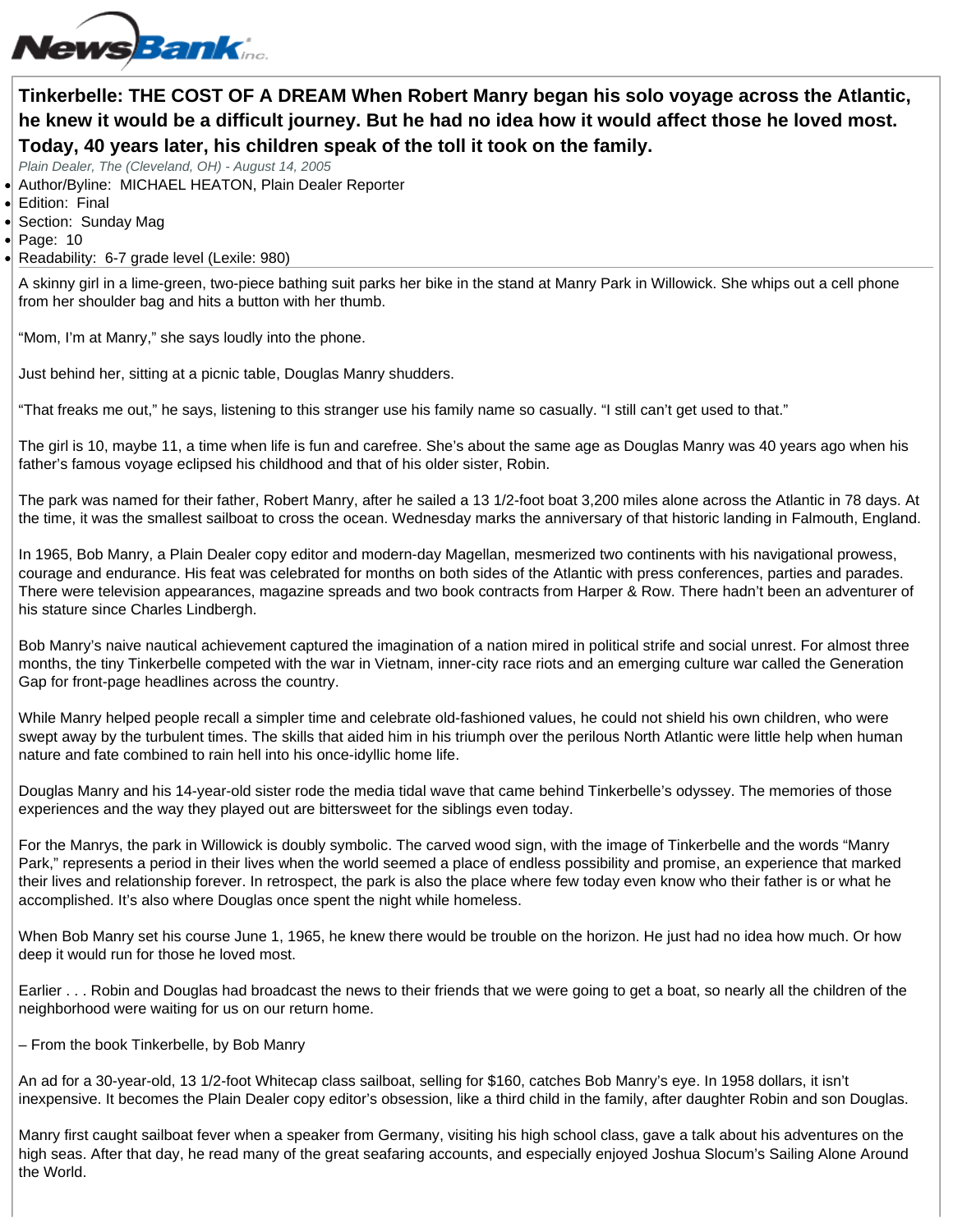At home in Willowick, he returns the boat to its former seaworthy state. The vessel becomes a center of family activity. The Manrys takes no vacation without hauling the little craft behind their station wagon. They enjoy camping and sailing Tinkerbelle on small lakes in and around Ohio and Pennsylvania, and in Canada. It's their golden time together, away from the bustle of suburban life.

Their summer vacations have all the warmth and humor of a 1950s family sitcom. Dad does know best when it comes to fixing anything. Mom lovingly cares for the kids. Robin and Douglas delight in the simple pleasures of popular culture. It's the dawn of rock 'n' roll, but their vacation photographs from the era look like a high school Home Economics film reel.

Although neighbors doubt Tinkerbelle's aquatic reliability, Manry confounds them in the summer of 1964 when he and Douglas sail the boat 200 miles across Lake Erie in heavy weather. The newspaperman – described by colleagues as quiet and socially awkward – dreams of greater glory for his little craft.

In the winter of 1964, Manry first mentions to others a plan to make a trans-Atlantic voyage with an attorney friend in a 26-foot boat. No one seems impressed. When the lawyer – who was never identified – backs out at the last minute, Manry decides to go it alone. In Tinkerbelle. He tells only his family.

He plans extensively for potential disaster. He stuffs the boat with buoyant foam. He prepares for lightning, for navigating by the stars, for loss of food and water, for hull damage, for torn sails, even for a bout of appendicitis. He packs antibiotics for illness, and Dexedrine to stay awake.

On May 23, 1965, Manry, his wife, Virginia, and brother-in-law, John Place, tow the boat to Falmouth, Massachusetts. Douglas and Robin stay home with their grandmother, Blanche Place. Manry spends three days alone putting the final touches on Tinkerbelle.

Harbormaster Bill Litzkow is kidding when he asks Manry if he's off to England.

Manry has never been more serious in his life.

On June 1, he sets sail for Falmouth, England. As he shoves off, Manry hands the harbormaster a letter for The Plain Dealer informing his employers that he is sailing the Atlantic alone in Tinkerbelle. A few days later, after reading the note, a Plain Dealer editor realizes that Manry is news.

Sailing also helps to keep a man aware of his lowly place in the universe, especially if that sailing involves celestial navigation and its concern with the sun and the stars.

## – From Tinkerbelle

Manry's first night at sea, luminescent microorganisms wash over his bow, providing an electric vision that leaves him in ecstasy. The next night he finds his boat dead in the water, in a dense fog, in the middle of busy Atlantic shipping lanes. Manry sits, terrified, as potentially deadly cargo ships pass on either side.

Manry has good days and bad. He battles storms and enjoys the sun. Tinkerbelle sits still for hours at a time, "becalmed." On his best day, he sails 87 miles at his top speed of about 7 knots, or 8 miles an hour.

The Plain Dealer stories begin appearing just days after his departure. Reporters write about Virginia, the kids, neighbors and the family pets. The paper even publishes one of Manry's letters handed off to a passing ship. The Manry family articles are a hit with readers. It doesn't hurt that Manry is a newspaper copy editor. His colleagues at other papers around the country take an exceptional interest in his progress.

As Manry continues to sail east, he dips into his medicine bag to stay awake during storms or favorable winds. One Dexedrine tab keeps him alert for 20 hours. But then come full-blown hallucinations, both visual and auditory, that last for hours until he passes out from exhaustion.

During two of his three major hallucinations, Manry's mind conjures up peril for his family.

In the first, his daughter is kidnapped. In the second, assassins target his son.

By the time he is three-quarters across the ocean he has been swept overboard six times, saved only by a lifeline. He almost collides with a sleeping shark, he breaks two rudders and, during the first storm, he loses radar equipment. For a short time on the last leg of the journey, he is reported lost. Royal Air Force planes begin a search. After 24 hours there is still no word on Manry's location. His relatives in New England are angered when reports on their brother are cut short for news about Frank Sinatra and Mia Farrow's wedding.

Manry has no idea his trip is causing a stir on both sides of the Atlantic. He left U.S. shores with no fanfare. He expects nothing more when he arrives. He has \$700 to transport himself and his boat back to the States.

The international media swarms when it becomes clear that Manry will eventually reach British shores. The Plain Dealer is not about to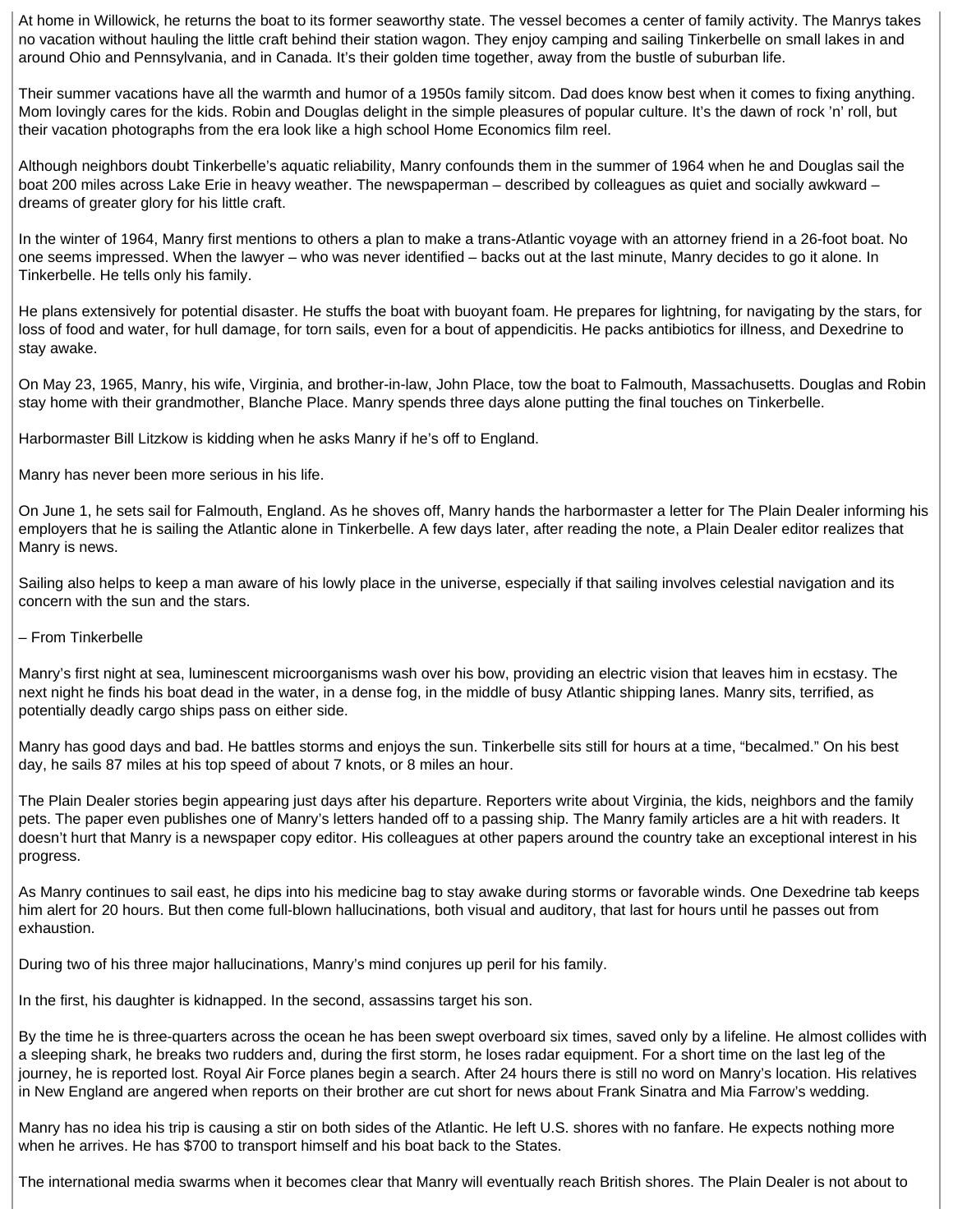miss out on a unique promotional opportunity. The paper offers to fly the Manry family to England to meet Tinkerbelle.

Robin protests. She says the kids in the neighborhood will consider that "stuck-up." Besides, she will miss seeing her new boyfriend at the Willowick Community Day fair at Dudley Park.

On August 9, with Manry some 300 miles out, The Plain Dealer is scooped. Channel 5 reporter Bill Jorgensen hires a boat to take him out to Tinkerbelle for a three-hour interview with Manry while the family and Team PD waits in England for his arrival. The transcripts of the television interview run in the rival Cleveland Press.

The Plain Dealer counters a week later by rushing Virginia Manry out to Tinkerbelle for pictures of the couple smooching joyously. Manry reaches Falmouth Harbor on Tuesday, August 17, at 7:30 p.m. He agrees to be towed in because of the danger of sailing with 300-plus vessels in the water, along with 50,000 people waiting on shore to greet him.

Manry is 40 pounds underweight but in good spirits. His calculations were impressively accurate. He arrives two days after his August 15 prediction and with plenty of food and water to spare. The pandemonium that greets him is almost more of a challenge for the shy, selfdeprecating Manry than 78 days alone at sea.

All I wanted to do basically was to achieve the dream of an ocean voyage I'd been harboring for nearly 30 years by crossing the Atlantic to England, and I wanted to do it with as little fuss as possible.

## – From Tinkerbelle

When Bob Manry lands at Falmouth Harbor, he goes down on all fours to kiss the ground. Falmouth Mayor Samuel A. Hooper is there to greet him with the throng. Everybody wants a piece of Bob Manry and his storybook adventure.

The crowd surges forward, cheering on Manry and his family. As Bob, Virginia, Robin and Douglas are swept down the dock by the crowd, Manry takes a last, sad glance back at his faithful Tinkerbelle. She kept him and his family's dreams alive on the water. Who will look after them now?

Every major news organization on both sides of the pond is represented in Falmouth. The Plain Dealer has a team of three. The British papers Daily Mirror and Daily Express, among others, are all over the Tinkerbelle landing. The BBC, AP and UPI are well represented. A young reporter named Dan Rather is there for CBS. Syndicated columnist William F. Buckley Jr. weighs in, calling Manry a hero. The New Yorker publishes a "Talk of the Town" item, saying Manry is a champion to copy editors everywhere.

It's a good time to be Bob Manry's kid. Your wish, their command. Plain Dealer publicist Russ Kane takes Douglas shopping for some cool Carnaby Street clothes. He buys hip-hugger pants, a leather wristband and pointy-toed Beatle boots known as "winkle-peckers."

Daily Mirror photographer Eric Piper regales Robin with tales of his photograph sessions with the Beatles. She asks for a jar of mud from the Mersey River. "Beatle Mud." She gets it.

The Manrys are given the entire top floor of the Green Bank Hotel, the fanciest digs in Falmouth. Douglas tells reporters he has a thing for Shirley Eaton, the "golden girl" from the James Bond movie Goldfinger. She shows up, gives the boy a peck on the cheek and wrings the occasion for all the publicity it's worth.

The Manry circus rolls into London, where more press festivities await. The family stays at a much more upscale hotel than the Green Bank in Falmouth, eats at fancier restaurants and receives even more media attention. The Plain Dealer arranges for the family to take the Queen Mary ocean liner home, with Tinkerbelle on board.

To Douglas and Robin, it seems the dream will never end. Robin finds romance on the return trip. When the ship stops in France, another Bond girl, Claudine Auger from Thunderball, comes aboard to meet Bob Manry. The vaunted sailor is somewhere else on the ship. Douglas happens to be in the cabin and takes the introduction.

On the ship, Manry meets best-selling author Betty MacDonald (The Egg and I), who persuades him to write his own book about his voyage.

The Queen Mary docks in New York at Pier 90 after a five-day crossing. It's another flashbulb-popping, reporter-shouting media orgy.

Manry appears on three television shows while in New York: The Today Show with Hugh Downs, What's My Line? with John Daly and The Steve Allen Show. Allen asks Manry how he kept the little boat afloat. Manry tells his host he filled the ship with polyethylene. "I thought you sailed alone," Allen quips to great laughs. Polly Ethylene, get it?

While in New York, Manry also visits the office of Life magazine, where he negotiates to sell his story and photographs.

When the Manrys land at Cleveland Hopkins Airport, there is yet another crowd waiting. They are cheering and holding "Welcome Home" signs. Only the Beatles earned a more exuberant reception there. Manry is a celebrity at the dawn of celebrity culture. And he's not even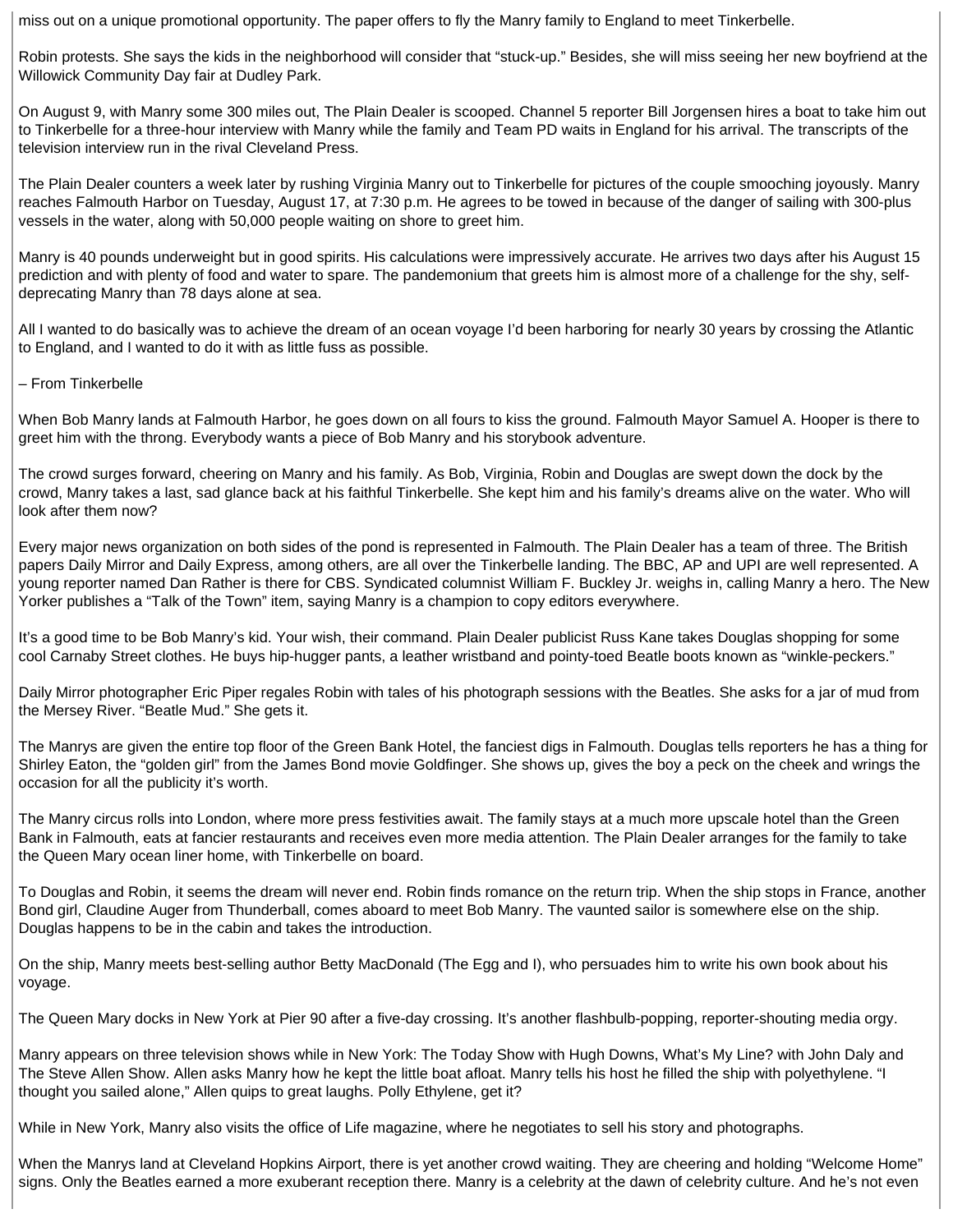home yet.

Did I have the right to endanger my life, even slightly, and consequently jeopardize the future of my family? \$ With much soul-searching I answered these questions in the affirmative, although I am willing to concede I may have been wrong in doing so.

## – From Tinkerbelle

More than 10,000 people turn out for a parade and party in Manry's hometown of Willowick, followed by a luncheon at The Willo restaurant for more than 400 select admirers. Bob Manry is given a new Honda motorcycle, two portraits of himself, an engraved plaque, an honorary membership in the Kiwanis Club and an award from Governor Jim Rhodes for the advancement of the prestige of the state of Ohio.

The rock band The Twilighters plays its hit Be Faithful, Bob Manry gives a speech that day and his legend is secure.

All the while, Robin and Douglas keep each other's confidence. They are beginning to wither under the Tinkerbelle spotlight. The attention was fun, but now it's becoming frightening. The loss of personal control is unnerving. They feel like public property. Emotionally, they cling to each other. Although they never feared for their father's safety at sea, they now fear for their own at home.

Almost immediately after the family returns from England, people start to harass them.

It begins with prank phone calls. Hang-ups at first. Then people come on the line saying Bob Manry is nuts. Some neighbors said he was crazy before Tinkerbelle ever touched water. Now that Manry has accomplished the impossible, it's like a slap in the face to some in the blue-collar suburb.

Douglas first realizes it's going on while shopping with his mother in downtown Cleveland. He hears her, distraught, confiding to a salesperson that people are questioning her husband's sanity.

What's this about, he recalls wondering.

On almost every garbage collection day someone kicks over the trash cans on their tree lawn. Things are ugly for Douglas, now 12, at school. He's wearing his hair longer than other boys in the seventh grade. He has cool clothes from England. He's an artist, not an athlete. The greasers, the "tough" guys, target him. They trip him in the hall. They spill his books. When the teacher isn't looking, they bounce basketballs off the back of his head in gym.

Robin, 15, isn't having much fun, either. She is accused of bragging about having met the Beatles. She never met them, nor said she did. But the gossip flies. Former friends turn on her. She often comes home from school in tears.

In the summer of 1966, the local outdoor recreation center in Willowick is renamed Manry Park. Bob Manry is still enjoying fame and popularity. But things become worse for his kids. Socially, Douglas and Robin are under siege.

Douglas peers out his front door every morning to make sure all the other kids have already walked to school. It's his way of avoiding his tormentors. But every time Manry Park is mentioned over the school public-address system, which is often, the teasing, the shoves, the catcalls begin anew. Douglas comes to despise his last name.

Bob Manry busies himself with his book, Tinkerbelle, and giving speeches about the adventure. He can't really relate to his kids' problems. Tension in the home builds. Virginia Manry is concerned enough to arrange for both children to see a therapist. Robin finds comfort in the sessions. The doctor offers Douglas "primal scream" therapy. But Douglas isn't interested in subconscious motivations.

In 1967, Bob Manry signs a book deal and uses the advance to buy a 27-foot sailboat, which he names the Curlew after a British waterfowl. He's sold the idea of sailing around the Eastern Seaboard of the United States with his family for a different kind of nautical narrative. This one involves attempting to communicate with two increasingly disaffected teenagers who want nothing to do with their square parents, much less spend a year with them on a small sailboat.

But the Manrys, including their dog, Chris, and their cat, Fred, set sail. They are gone a full year. Douglas keeps up with his schoolwork through a correspondence course. Robin opts to repeat her junior year in high school.

The kids and their parents argue frequently aboard the Curlew. Bob doesn't care for the kids' music, clothes or hairstyles. Or the surly, noncommunicative attitudes that accompany them. During port stops, police in the South harass Douglas because of his long hair. Several times they pick him up for vagrancy, then release him into his parents' custody. This only adds to the generational bickering on the boat.

But in other ports, the Manry kids, now 13 and 16, encounter sailors, free spirits and nonconformists who are pursuing an alternative lifestyle. They are hippies, and some of them have read Bob Manry's book. They want to meet him. Manry will have no part of them. He sees them as a bad influence on his children. The kids think their dad is being at best uptight, and at worst, a hypocrite.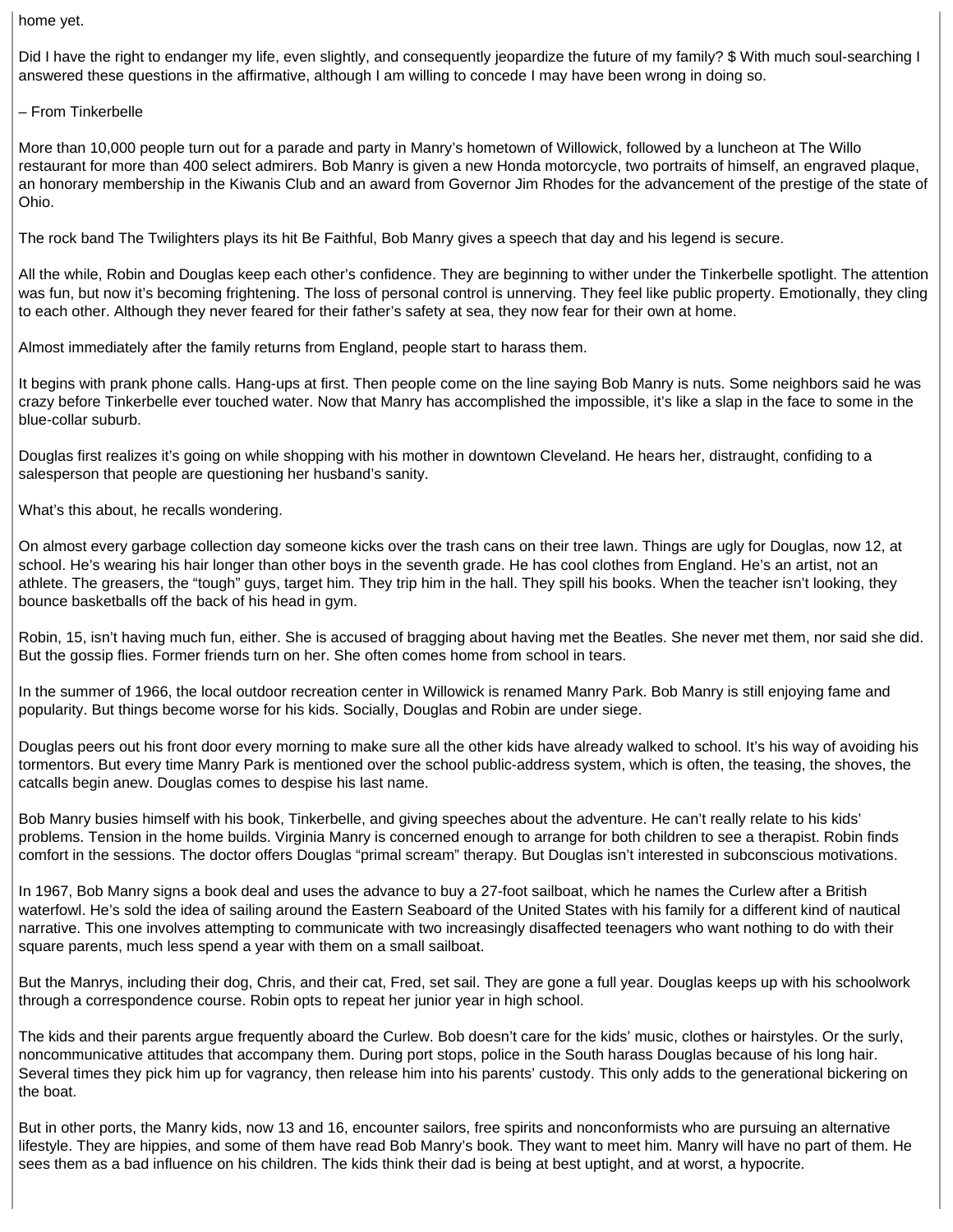The Curlew trip ends in late 1968, and Bob Manry prepares to write his book. The Tinkerbelle story is three years old and the demand for his speeches is waning. Robin and Douglas return to school. The Curlew voyage is one more reason for other kids to feel they are oddballs and outsiders. But local hippies, and there are some in Willowick, befriend the kids.

On May 3, 1969, Robin and Douglas skip school, cruise around in a friend's car and smoke a little grass. Their dad is in New York giving one of his Tinkerbelle talks and their mother is in Pennsylvania visiting their ailing grandmother. Later in the afternoon the kids drive by their house to find a police car in the driveway. They wonder if they were reported missing from school.

Police are there because their mother was killed that afternoon in a freak one-car accident on the Ohio Turnpike near Youngstown. Virginia Manry's mother, Blanche Place, had died at home the same day. Neither knew of the other's death.

The family is stunned. The Manry kids dread the future without their mom. She was always the more understanding parent and the gobetween during the ongoing arguments with their dad. Virginia's death also gives them one more reason to despise their Tinkerbelle fame. Thanks to the attendant publicity, the obituary in The Plain Dealer and the photo of the "Manry Death Car," the kids must now grieve publicly.

Some days later, Douglas is standing on a Willowick street corner when another kid drives by, slowing down only to shout, "Hey, Manry, your old lady died." Douglas simply shakes his head.

By 1970, Bob Manry is beset with woes he never imagined. The former sailing hero, best-selling adventure writer and famous family man is now a widower with two teenagers he hardly understands. He also is facing a book he cannot write because he is overcome with grief. His finances are shaky. He is lonely and in great personal pain. He begins to date, bringing more scorn from his kids.

The following year, Manry marries Jean Flaherty, a friend of his deceased wife. The enmity between the kids and their stepmother hangs in the air like poison. Two months after the marriage, Manry and his new wife are out with another couple. Manry suffers a massive heart attack.

The man who braved the Atlantic in a tiny wooden boat dies in the back seat of a car. He is 52.

"Only 12 miles to go," I told Tinkerbelle.

The thought brought on a faint stabbing of pain. The voyage was almost over. It was in its hoary old age, moving swiftly toward its end, its death.

## – From Tinkerbelle

Manry's will determines that insurance and savings, \$42,000, as well as proceeds from the later sale of the family's house, will be divided among his widow and his two children. Robin and Douglas' aunt, Louise Manry, a copy editor from New York City, comes to live with them. She stays for a year until Douglas is 18 and graduates from high school. Louise Manry's heart breaks for her niece and nephew. All three are uncomfortably numb. There isn't much talk about their father's death, but Aunt Louise remembers feeling that his spirit is with them. She regards them as normal teens in abnormal circumstances.

After Louise Manry moves back East, Robin Manry takes her money and enrolls at Kent State University. Douglas takes a trip to an artist colony in St. Ives, England, where he is still remembered as the son of Bob Manry. He makes a small splash as a celebrity painter there, garnering some favorable reviews, but he feels lost and moves back to Ohio after about eight months.

Douglas can't access the rest of his inheritance money until he turns 19 in a few months. He doesn't drive and has no home or job. He's been living off \$25 a week disbursed by his father's estate. For a time, he stays with Robin and her volatile, unstable boyfriend in Kent. When that doesn't work out, he stays with friends and neighbors in Willowick until the weather warms.

Without money, or real plans for the future, alone in the world, Douglas Manry finds himself homeless, sleeping in Manry Park or at Cresthaven Beach. On his first night huddled on the Manry Park aluminum pool bleachers he can't help but notice that at least this park has provided him with something. All he thinks about is returning to England to study painting once he has his inheritance.

In 1973, with less than \$14,000 to his name, Douglas Manry returns to England, where he stays for eight months. He travels around, trying to start a new life for himself in a place where he had once felt so welcome, so special.

He finally realizes the glory is gone when he enters the Green Bank Hotel in Falmouth. There is nothing in the lobby or anywhere else that marks that once-happy, historic occasion of his father's landing.

The world has moved on, and now Douglas Manry must, too. He finds work on the iron ore boats of Lake Erie for a short time, and then takes a job as a banquet chef at the Cleveland Athletic Club in downtown Cleveland.

Today, Douglas still works at the CAC. He continues to paint and show his work whenever possible. He has been with his partner, Justine, for 18 years. They live in West Park with their dog, Juliet, and several cats.